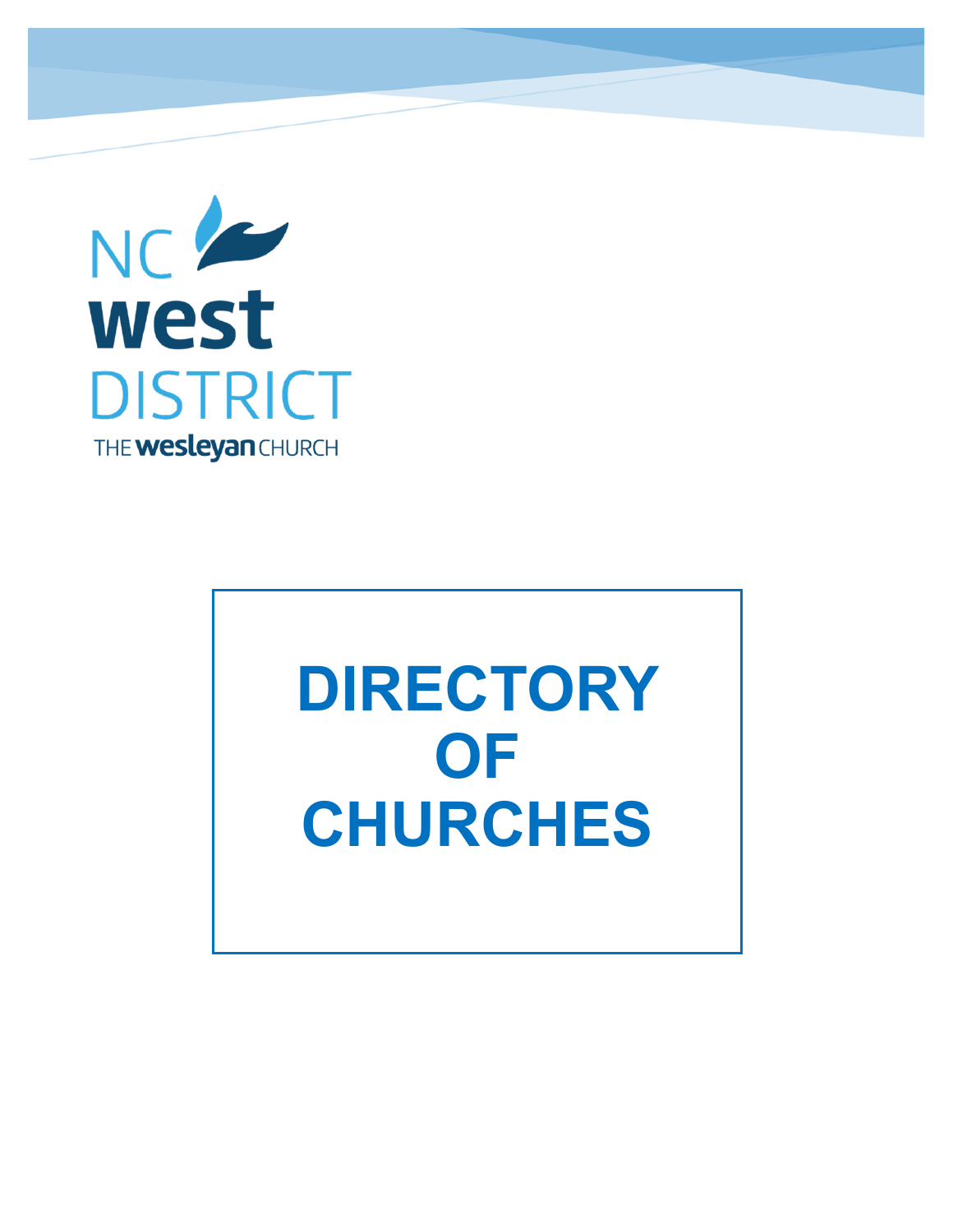# **ZONE DIVISIONS**

# **Piedmont Zone Churches**

- 1. Bales Memorial, Jamestown
- 2. Bennettsville, SC\*
- 3. Bethel, Kannapolis
- 4. Beulah Heights, Troutman
- 5. Calvary, Elkin\*
- 6. Central, Thomasville
- 7. Christ Lives, Elkin\*
- 8. Christ Loves You, Mt. Airy\*
- 9. Christ, Winston-Salem
- 10. Concord
- 11. C.O.R.E. Church, Charlotte\*
- 12. El Pescador, High Point\*
- 13. Emmanuel, Greensboro
- 14. Emmanuel, Lexington
- 15. Faith, Greensboro
- 16. First Haitian, High Point
- 17. First, Kannapolis
- 18. First, Lexington
- 19. First, Mooresville
- 20. First, Winston Salem
- 21. Fletcher's Chapel, McColl, SC
- 22. God's Glory Deliverance, Charlotte\*
- 23. Good Samaritan, Winston Salem
- 24. Greenwood Hills, High Point
- 25. Hayworth, High Point
- 26. Hickory Chapel, High Point
- 27. Hope City
- 28. Hopewell, Summerfield\*
- 29. La Roca, Greensboro\*
- 30. La Roca, Winston Salem
- 31. Lamb of God, Winston-Salem\*
- 32. Liberty, Harmony
- 33. Liberty, Summerfield
- 34. Lighthouse, Mooresville
- 35. Midway, Randleman
- 36. Mocksville\*
- 37. Mt. Airy
- 38. Nebo, Hamlet
- 39. New Covenant, Pleasant Garden
- 40. North Kannapolis
- 41. Peeles Chapel, Laurel Hill
- 42. Providence, High Point
- 43. Rockingham
- 44. Sandhills, Bennettsville, SC\*
- 45. Sandy Cross, Reidsville
- 46. Shady Grove, Colfax
- 47. Spring Hill, Hamlet
- 48. St. Stephens, Concord
- 49. Trinity Heights, Archdale
- 50. United, Charlotte
- 51. United Bunong, Charlotte\*\*\*
- 52. Unity, Trinity
- 53. Valley, Monroe
- 54. Victories of Faith, Charlotte\*
- 55. Vida Life, High Point\*
- 56. Wendover Hills, Greensboro

# **Western Zone Churches**

- 1. Belen (Bethlehem)\*
- 2. Bethel, Flat Rock
- 3. Bethel, Hickory
- 4. Boger City
- 5. Brevard
- 6. Canton
- 7. Cherokee\*
- 8. Clover, SC
- 9. Clyde Christian Fellowship
- 10. Cornerstone, Bryson City
- 11. Crossroads, Mt. Holly
- 12. Denver
- 13. East Gold Street, Kings Mountain
- 14. Firestone, Gastonia
- 15. First, Bessemer City
- 16. First, Cherryville
- 17. First, Forest City
- 18. First, Gastonia
- 19. First, King Mountain
- 20. First, Lenoir
- 21. First, Lincolnton
- 22. First, Shelby\*
- 23. Fuentes de Vida (Spring of Life), Asheville\*
- 24. Gibbs Chapel, Glen Alpine
- 25. Highway to Heaven, Lincolnton\*
- 26. House of God\*\*\* (Casa de Padre), Hickory

\*Developing Church \*\*Affiliate Church \*\*\*Mission

- 27. Life Spring, Etowah\*
- 28. Light to the Nations\*
- 29. Long Shoals, Lincolnton
- 30. Maiden\*
- 31. McAdenville
- 32. Missionary, Forest City
- 33. Morganton\*
- 34. Mt. Hebron, Old Fort
- 35. Mt. Moriah, Candler
- 36. Mt. Wesley, Hiddenite
- 37. New Bethel\*\* Shelby
- 38. New Hope, Rock Hill, SC\*
- 39. Northview, Statesville

43. Rain Hill, Morganton

45. Sandy Ridge, Hickory

- 40. Old Fort
- 41. Qualla, Whittier\* 42. Ragan, Gastonia

44. Rock Hill, SC

46. Taylorsville\* 47. Trinity, Forest City 48. Waypoint / Dallas\*

49. York, SC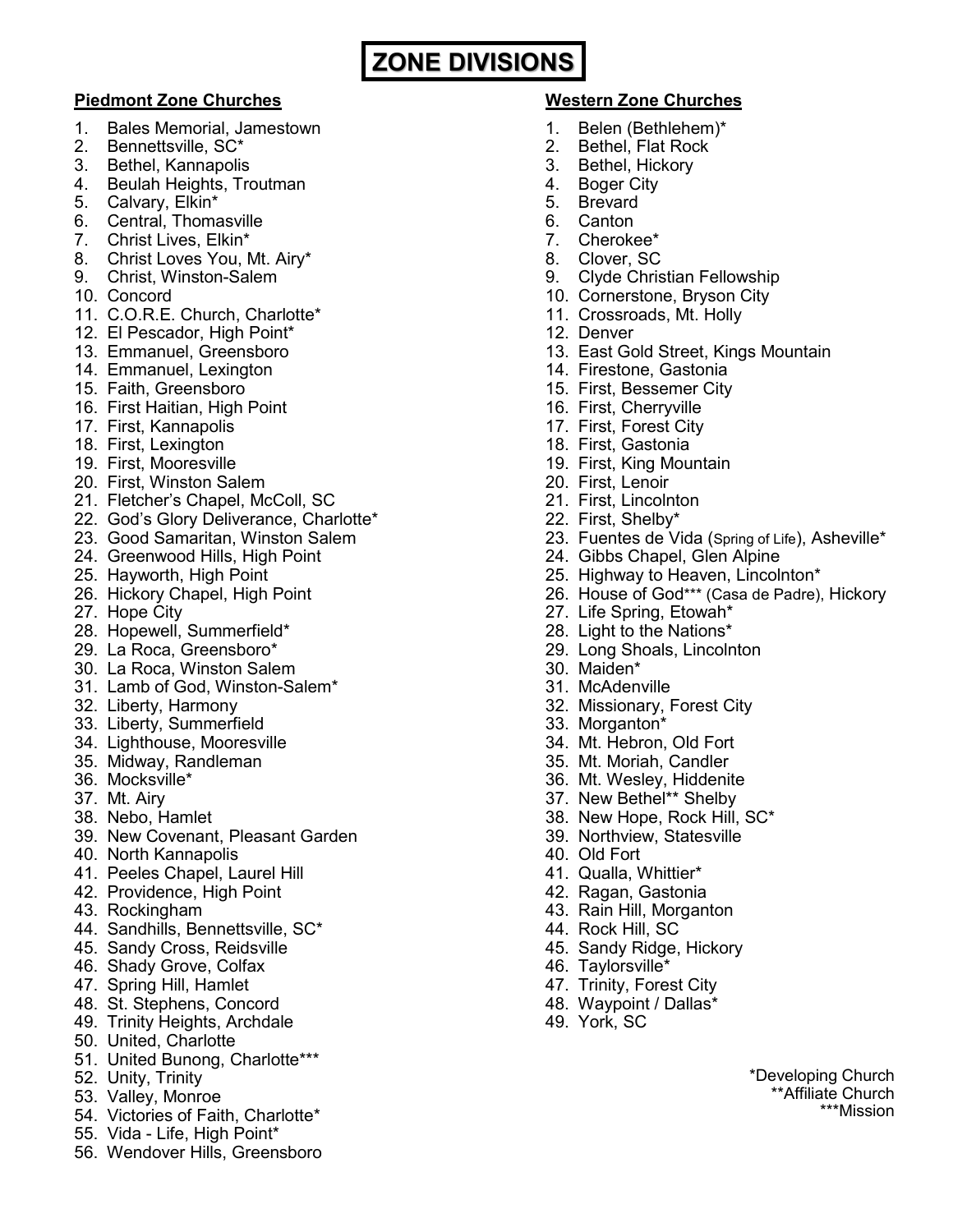# **Bales Memorial**

1000 Bales Chapel Road Jamestown, NC 27282-9125 336-454-2663 Pastor: Carl Pulliam Email: baleswesleyan@gmail.com

# **Bennettsville**

207 Wiltshire Drive Bennettsville, SC 29512 910-652-6556 Pastor: In The Hands of the DBA

# **Bethel - Flat Rock**

Location: 909 Tracy Grove Rd, Flat Rock, NC Mail: PO Box 268 Dana, NC 28731-9720 828-697-1661 Email: bethelwesleyan@hotmail.com Pastor: Timothy L. Clark Assistant: Robert Allred

# **Bethel - Hickory**

1616 Wilkes Grove Road Hickory, NC 28602-7458 828-328-4221 Supply Pastor: O. David Shrum Assistant: Mark Shrum

#### **Bethel - Kannapolis**

4036 Old Salisbury-Concord Road Kannapolis, NC 28083 704-933-2896 Pastor: Joseph B. Harding, Jr. Assistant: Jerry "Chip" Norman

# **Beulah Heights**

108 Emmanuel Road Troutman, NC 28166 704-528-4069 Web: www.bhwesleyan.org Pastor: Trent Patterson

# **Boger City**

2803 East Highway 27 Lincolnton, NC 28092-4380 704-735-4681 Pastor: Jim Schall

# **Brevard**

583 North Broad Street Brevard, NC 28712-0632 828-883-8408 (Office) 828-885-7826 (Fax) Email:richardj@brevardwesleyan.org Web: www.brevardwesleyan.org Pastor: Richard Jelley Assistant: Kayla Gaddy

#### **Calvary**

464 Oakland Drive Elkin, NC 28621 336-835-6114 Pastor: Stanley Stogner

# **Canton**

149 Newfound Street Canton, NC 28716 828-648-1540 Pastor: David Vos

# **Central**

300 Hinkle Street Thomasville, NC 27360-5422 336-476-4664 Email: tvillecwc@gmail.com Pastor: David M. Albertson

# **Cherokee**

**Mail:** 252 Battle Brand Road (*Pastor*) Bryson City NC 28713 **Location:** 3 miles east on US 19 Cherokee, NC 28719-7919 Pastor: Scott Touzell Assistant: Rebecca Touzell

# **Christ**

2390 Union Cross Road Winston Salem, NC 27107-6418 336-788-8813 Email: office@christwesleyan.org Web: www.christwesleyan.org Pastor: Mark Norris

# **Clover**

**Location:** 109 Price Street **Mail:** PO Box 1426 Clover, SC 29710 803-222-7069 Pastor: Adrian Ballard Assistant: Greg Manser Assistant: Jennifer Manser

# **Clyde Christian Fellowship**

1055 Lee Road Clyde, NC 28721 828-627-2502 Supply Pastor: David Pittman

# **Concord**

2295 Barnhardt Ave. NW Concord, NC 28027 Web: www.concordwesleyan.org Supply Pastor: Chris Carlyle

# **CORE Church**

2300 Alleghany Street Charlotte, NC 28208-3741 980-202-2147 (Office) Web: www.thecorechurchofcharlotte.com Pastor: Darrell Williams

#### **Cornerstone**

Loc.: 495 Franklin Grove Church Rd Mail: PO Box 1216 Bryson City, NC 28713-1216 828-736-1136 Pastor: J. B. Nathan *Pastor Emeritus:* Paul Sale

# **Crossroads**

101 Beaty Road Belmont, NC 28012-2601 704-827-8381 Web: https://www.crossroadsbelmont.site Facebook: [Crossroadsbelmont](http://www.facebook.com/Crossroadsbelmont) Pastor: Ronald Lee Assistant: Anthony Helms

# **Dallas/Waypoint**

217 South College Street Dallas, NC 28034 704-922-2971 Pastor: Tim Smith

# **Denver**

**Location:** 2381 N. Highway 16 **Mail:** PO Box 312 Denver, NC 28037-0312 704-483-0469 Pastor: Johnny C. Houser, Jr. Assistant: Jeffrey Teague Assistant: Kay Nixon

# **East Gold Street**

**Location:** 701 East Gold Street **Mail:** PO Box 875 Kings Mountain, NC 28086 704-739-3215 (Office) Email: eastgold@egsw.org Web: www.egsw.org Pastor: Scott Whitney Assistant: Sonny Farris

# **Emmanuel—Greensboro**

3233 Yanceyville Street Greensboro, NC 27405 336-375-5272 Pastor: David Surrett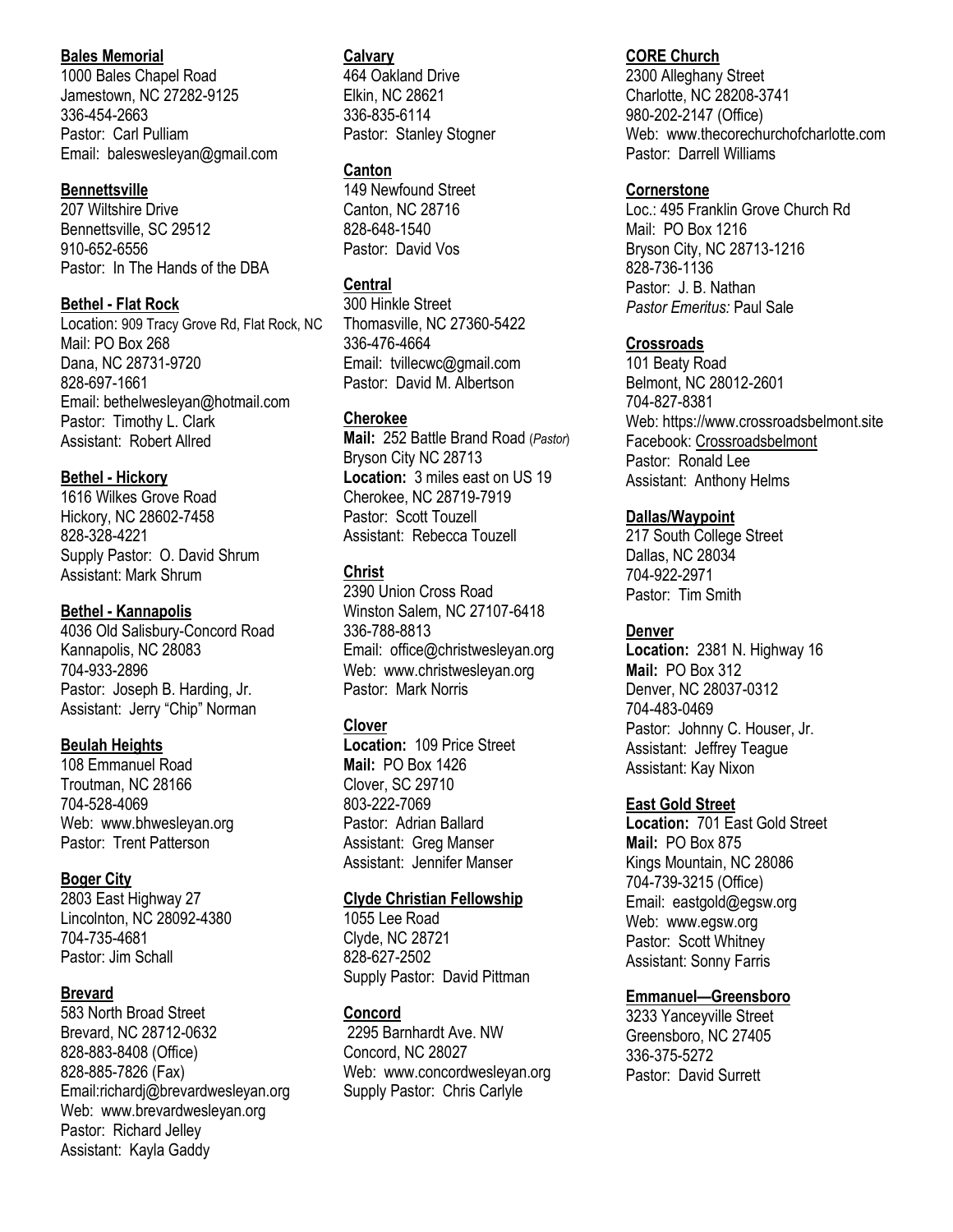## **Emmanuel—Lexington**

555 Old Hargrave Road Lexington, NC 27295 336-956-1331 Pastor: Darby Gaither Assistant: Tom Fiala Lay Assistant: Darrell Chriscoe

# **Faith**

4425 Rehobeth Church Road Greensboro, NC 27406-9245 Phone: 336-299-9996 Fax: 336-294-4736 Email: faithwesleyan@triad.rr.com Web: faithwesleyanchurch.net Pastor: J. Daryl Lewis

# **Firestone**

1700 Union Road Gastonia, NC 28054-5569 704-865-4572 (Office) 704-867-867-6591 (Fax) Email: firestonechurch@gmail.com Web: www.firestonewesleyan.org Pastor: Don Avore, II

# **First - Bessemer City**

510 East Alabama Avenue PO Box 682 Bessemer City, NC 28016-0682 704-629-5286 (Office) 704-629-6494 (Fax) Email: [firstwesleyanbc@bellsouth.net](mailto:firstwesleyanbc@bellsouth.net) Web: www.fwcbc.com Pastor: Matt Mitchell Assistant: Josh Baker

# **First Bunong Wesleyan**

2300 Alleghany Street Charlotte, NC 28208-3741 704-399-3622 (Office) 704-399-6745 (Fax) Lay Pastor: Nsang Bunyu

# **First - Cherryville**

800 North Pink Street Cherryville, NC 28021-2521 704-435-6069 Email: fwccherryville@att.net Pastor: Mark Poe

# **First - Forest City**

700 South Church Street Forest City, NC 28043-3942 828-245-5460 Pastor: J. Eric Yelton

# **First - Gastonia**

208 South Church Street Gastonia, NC 28054-4233 704-867-7206 (Office) 704-867-5607 (Fax) Email: gastonia1st@gmail.com Web: www.fwcgastonia.org Pastor: Kenny Johnston Assistant: Nate Wright School Principal: J. Wesley Brown

# **First Haitian Wesleyan**

724 Old Thomasville Road High Point, NC 27262 336-735-4681 Pastor: Charles Wilguere

# **First - Kannapolis**

301 Bethpage Road Kannapolis, NC 28081-4812 704-932-8308 (Office) 704-938-3259 (Fax) Web: www.kfwc.org Email: office@kfwc.org Pastor: R. Scott Wheeler Assistant: Scott Bryson Assistant: Michael Covington Assistant: Selina Wheeler

# **First - Kings Mountain**

505 North Piedmont Avenue Kings Mountain, NC 28086 704-739-4266 Pastor: Don L. Williams Co-Pastor: Caleb Williams

# **First - Lenoir**

**Location**: 906 Creekway Drive **Mail:** PO Box 631 Lenoir, NC 28645-0631 828-758-5476 Email: lenoirfirstwesleyanchurch@yahoo.com www.lenoirfirstwesleyanchurch.com Pastor: James A. Baker

# **First - Lexington**

123 Ryan Street Lexington, NC 27295 336-249-8414 Pastor: Vernon Smith

#### **First - Lincolnton**

**Location:** 115 W. Bonview Avenue **Mail:** PO Box 642 Lincolnton, NC 28093-0642 704-735-4956 (Office) 704-735-0811 (Fax) Pastor: Thomas T. Wright

#### **First - Mooresville**

601 East Iredell Avenue Mooresville, NC 28115 704-663-5180 Pastor: Ron Haithcock

#### **First - Shelby**

Location: 1542 Kings Road Mail: PO Box 2251 Shelby, NC 28151-2251 Pastor: David Phillips

#### **First - Winston Salem**

1629 Old Salisbury Road Winston Salem, NC 27127 336-785-9553 Pastor: Ernie Plemmons

# **Fletcher's Chapel**

1649 Highway 381 North McColl, SC 29570-4524 843-265-3156 Pastor: Andrew B. Stewart Assistant: Terena Taylor

# **Gibbs Chapel**

1741 Jamestown Road Morganton, NC 28655-0603 828-584-0453 Pastor: Cris Uren

# **God's Glory Deliverance**

**Meeting:** 2601 Rocky River Road Charlotte, NC 28213 **Mail:** 7990 Heatherstone Dr. Harrisburg, NC 28075 704-650-1868 Pastor: Antonio Wilder

# **Greenwood Hills**

2937 North Main Street High Point, NC 27265-1924 336-869-5662 (Office) 336-869-5661 (Fax) Web: www.greenwoodhillschurch.com Email: greenwoodhillschurch@gmail.com Pastor: Andrew Christman

# **Hayworth**

1696 Westchester Drive High Point, NC 27262 336-882-3842 (Ofc) / 336-882-9157 (Fax) Email: hayworthwesleyan@gmail.com Web: www.hayworthwesleyan.org Pastor: Brian Matherlee Assistant: Elizabeth Covington Assistant: Dorothy Klass Assistant: Matt Price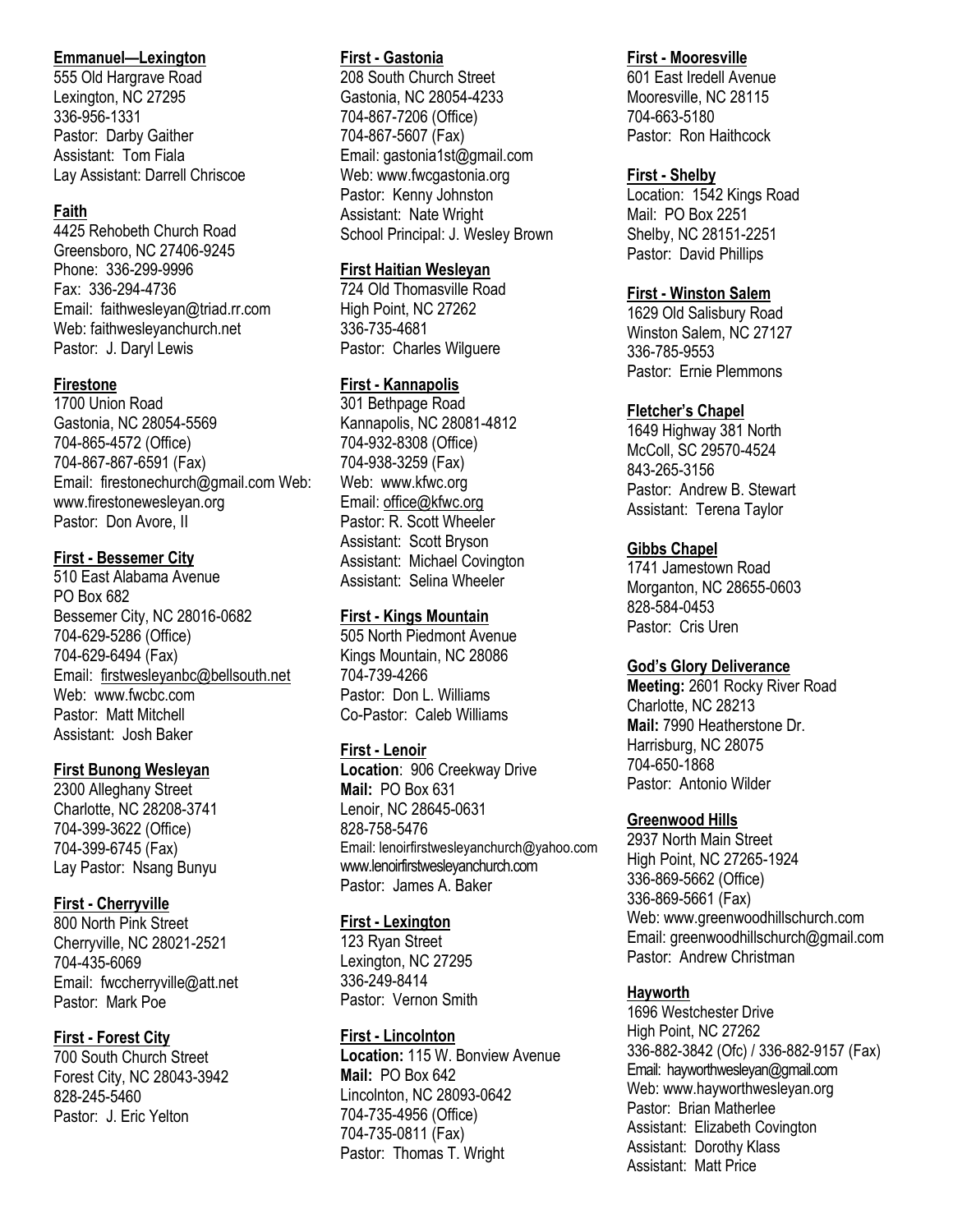# **Hickory Chapel**

301 Hickory Chapel Road High Point, NC 27260-6037 336-882-0792 Email: hickchap@aol.com Pastor: Jeff Turcotte

# **HopeCity**

758 Motsinger Road Winston Salem, NC 27107 336-883-0142 Pastor: Scott Newton Assistant: Jared Bowman Assistant: Andy Roy Assistant: Thomas Canfield Lay Assistant: Jamie Page

#### **Hopewell**

2825 Pleasant Ridge Road Summerfield, NC 27358 336-407-7405 Pastor: Kevin Bauswell

#### **Iglesia Wesleyana Belen -** *Bethlehem*

519 South Yates Street Gastonia, NC 28054 704-853-2313 Pastor: Anuar Amado Leiva

#### **Iglesia Wesleyana Camino Al Cielo -** *Highway to Heaven*

**Location**: 145 Antique Road **Mailing:** PO Box 1295 Lincolnton, NC 28093 704-735-0605 Pastor: Danilo Aguilar

# **Iglesia Wesleyana Casa de Dios -**

*House of God (meeting @ Sandy Ridge)* 2330 16th Street NE Hickory, NC 28601-7601

# Pastor: Eduardo Diaz **Iglesia Wesleyana Cordero de Dios -**

*Lamb of God* 1993 Tea Berry Lane Winston Salem, NC 27127 Pastor: Enrique Alcantara

# **Iglesia Wesleyana Cristo Vive -**

*Christ Lives*

680 Highway 268 West Elkin, NC 28621 336-526-3050 Pastor: Jose Minoso Assistant: Julie Minoso Assistant: Maria Velez

#### **Iglesia Wesleyana Cristo te Ama -**  *Christ Loves You*

127 W. Wilson Street Mt. Airy, NC 27030 Email: iwcristoteama@gmail.com Co-Pastor: Elizabeth Minoso Co-Pastor: Larry Minoso Assistant: Mariela Cisneros Assistant: Maria Cruz-Munoz

# **Iglesia Wesleyana El Buen Samaritano -** *Good Samaritan*

2800 Ludwig Street Winston Salem, NC 27107 336-785-0860 Email: elbuensamaritanows@gmail.com Pastor: Antonio Barboza Assistant: Dilma Baires de Martinez Assistant: Raul Martinez Assistant: Maria Patricia Luna

# **Iglesia Wesleyana El Pescador -**

*The Fisherman* 1509 E. Fairfield Road

High Point, NC 27263 336-624-9509 Pastor: Eduardo Gonzalez Assistant: Gabriela Mendez Santiago

#### **Iglesia Wesleyana Fuentes de Vida - Fountain of Life**

**Location**: 32 Richmond Ave Asheville, NC 28806-412 **Mail**: 31 Country Meadow Drive Asheville, NC 28806 828-335-0512 Supply Pastor: Arnaldo Rossi Lay Assistant: Amelia Rossi

#### **Iglesia Wesleyana Faro De Luz -** *Lighthouse*

601 East Iredell Avenue Mooresville, NC 28115 704-663-5180 Pastor: Mario Diaz Assistant: Yolanda Diaz

#### **Iglesia Wesleyana La Roca -** *The Rock*

2017 West Clemmonsville Road Winston Salem, NC 27127 336-813-9705 Pastor: Nestor Gudino Assistant: Keila Gudino Assistant: Jhon David Manchego Assistant: Claudia Arica Perales Assistant: Maricela Perez Assistant: Jose Rodriguez Assistant: Christian Tobar

# **Iglesia Wesleyana La Roca—Greensboro**

*Temporarily meeting @ Christ Wesleyan GSO* 2400 South Holden Road Greensboro, NC 27407 Assistant: Edgardo Cruz Assistant: Ivonne Rivera

# **Iglesia Wesleyana Luz a Las Naciones**

**-** *Light to the Nations* **Location:** 917 Highland Avenue. **Mail:** 106 Largo Lane Hendersonville, NC 28792 Pastor: Oscar Nunez Assistant: Jose Gutierrez Lay Assistant: Andrea Nunez Garo

#### **Iglesia Wesleyana Nueva Esperanza -** *New Hope*

1232 Curtis Street Rock Hill, SC 29730 Pastor: Carlos Morales Assistant: Rode Morales

# **Iglesia Wesleyana Vida -** *Life*

*Currently meeting at Greenwood Hills:* 2937 North Main Street

High Point, NC 27265-1924 **Mail:** 3800 Parkway Vista Road Greensboro, NC 27409 Email: [dnlgmz@hotmail.com](mailto:dnlgmz@hotmail.com) Phone: 336-848-7726 Pastor: Daniel Gomez

# **Liberty - Harmony**

2106 Sheffield Road Harmony, NC 28634 336-492-2963 Pastor: Rob Garrison Lay Assistant: Bonnie Garrison

# **Liberty - Summerfield**

**Location:** 15303 US Hwy 158 E **Mail:** PO Box 579 Summerfield, NC 27358-0579 336-643-6968 (Office) 336-643-0380 (Fax) Email: libertywesleyan@bellsouth.net Web: www.libertywesleyan.com Pastor: Danny Janes Assistant: Jordan Wright

# **Life Spring**

**Location:** 6540 Brevard Road **Mail:** PO Box 1329 Etowah, NC 28729-1329 828-891-7212 Supply Pastor: Michael J. Poore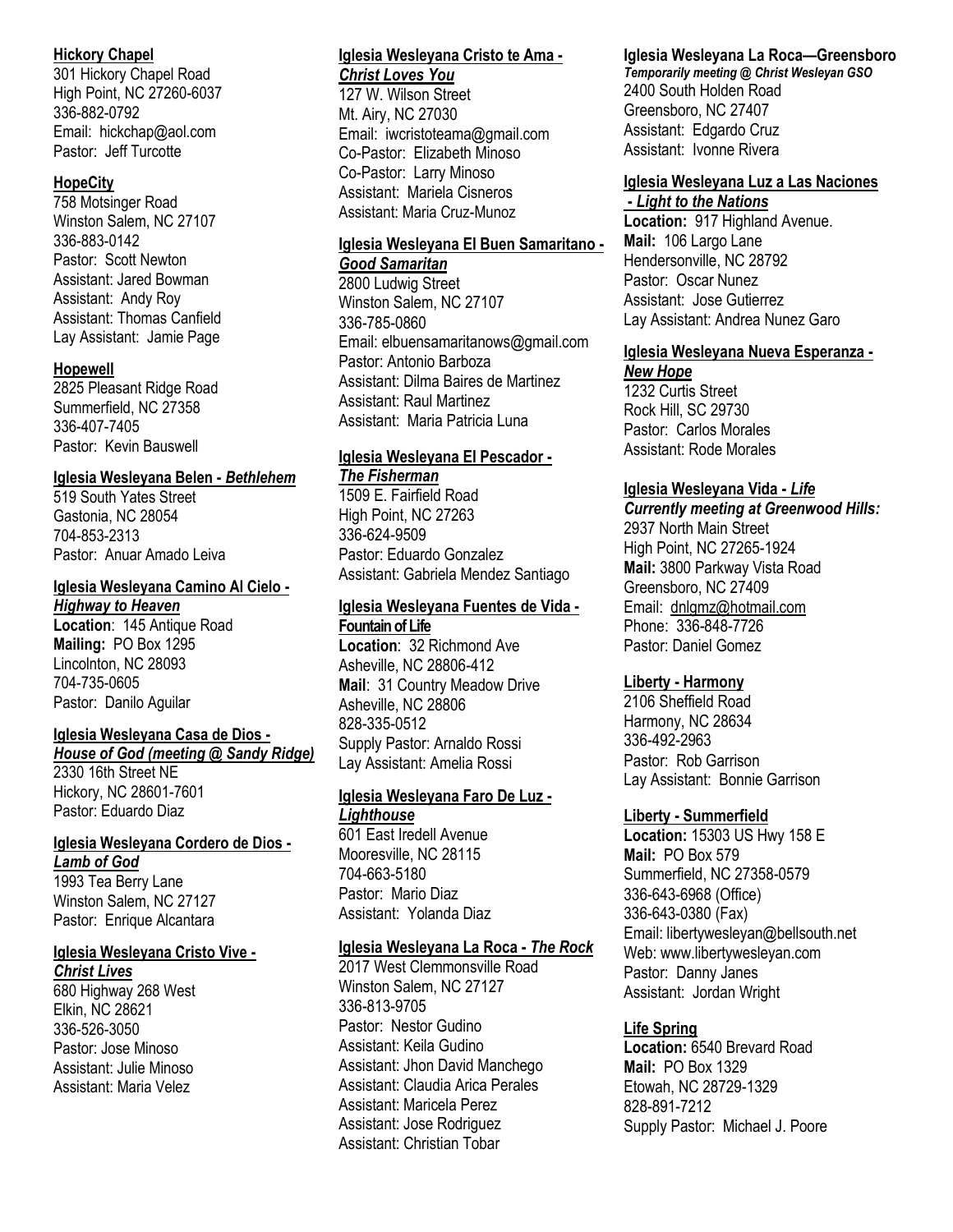# **Long Shoals**

3032 Wesleyan Church Road Lincolnton, NC 28092 704-732-1617 (Office) 704-732-3886 (Fax) Email: lswrockministries@yahoo.com Web: www.longshoalswesleyan.org Pastor: Jon Mann Assistant: Larry Ervin Assistant: Matthew Lail Lay Assistant: Diana Ervin

# **Maiden**

1125 Ivey Church Road Maiden, NC 28650-9585 828-428-3935 828-428-0576 Pastor: Tim Smith Lay Assistant: Floyd Dean

# **McAdenville**

Location: 300 Wesleyan Drive Mail: PO Box 365 McAdenville, NC 28101-0365 704-824-1073 www.mcadenvillewesleyan.com Pastor: Damien Gula

# **Midway**

331 Worthville Road Randleman, NC 27317 336-498-2023 www.midwaywesleyanchurch.org Email: midwesch@northstate.net Pastor: J. Arnold Luther

# **Missionary**

811 Doggett Road Forest City, NC 28043-4060 (828) 245-4219 Pastor: Jason Madison

# **Mocksville**

**Location:** 307 Hospital Street Mocksville, NC 27028-2040 **Mail**: 314 Oakview Drive Salisbury, NC 28146 336-422-9988 Email: famcvey@gmail.com Pastor: Floyd McVey Lay Assistant: Terry Sawyer

# **Morganton/Life Church**

305 Bethel Street Morganton, NC 28655 Web: www.morgantonwesleyanchurch.org Pastor: Glenn Ward

# **Mt. Airy**

2063 South Main Street Mt. Airy, NC 27030-5845 336-786-7250 Email: mawc@mawchurch.org Web: www.mawchurch.org Pastor: Eric Smith Assistant: Dusty Ball

# **Mt. Hebron**

2473 Mt. Hebron Road Old Fort, NC 28762-5725 828-668-4319 Pastor: Todd Hinson

# **Mt. Moriah**

1 Fairmont Road Candler, NC 28715 828-667-2494 Web: www.mountainchurch.net Pastor: In the Hands of the DBA

# **Mt. Wesley**

403 Mt. Wesley Church Road Hiddenite, NC 28636-9361 828-632-2402 Pastor: Scott Atkins

# **Nebo**

1820 Airport Road Hamlet, NC 28345 910-582-1236 Pastor: Jeffrey O. Collins

# **New Bethel**

702 Hamrick Street Shelby, NC 28150 704-482-1101 Email: 53mpatch@gmail.com Pastor: Mark Patchett

# **New Covenant**

4708 Alliance Church Road Pleasant Garden, NC 27313-9218 336-676-0102 (Office) 336-676-0125 (Fax) Web: www.ncwc.us Pastor: Joshua Dawalt Assistant: Jonathan Wilkerson Assistant: Kaylee Wilkerson

# **North Kannapolis**

312 West 12th Street Kannapolis, NC 28081 704-932-5313 (Office) 704-938-4812 (Fax) Pastor: Joy Garman Assistant: Phil Garman

# **Northview**

275 Shumaker Drive Statesville, NC 28625-8919 704-876-1194 (Office) Pastor: Brad Pharr

# **Old Fort**

**Location:** 336 Catawba Avenue **Mail:** PO Box 434 Old Fort, NC 28762-0434 828-668-7657 Pastor: Donnie Massingill

# **Peeles Chapel**

20781 McEachin Road (County Rd 1347 off US 74) Laurel Hill, NC 28351 910-462-3287 Pastor: Adam Smith

# **Providence**

1509 East Fairfield Road High Point, NC 27263-9726 336-431-1898 www.providencewesleyanchurch.com Pastor: Harold Bumby, II Lay Assistant: Beth Wooters Blanco

# **Qualla**

3501 US 441 S Whittier, NC 28789-7400 828-497-5202 Pastor: In the Hands of the DBA

# **Ragan**

535 Oates Road Gastonia, NC 28052-8471 704-629-2915 (Office) 704-629-2960 (Fax) Web: www.raganwesleyan.org Pastor: John Harper

# **Rain Hill**

5763 Rain Hill Church Road Morganton, NC 28655-7930 828-584-8444 Pastor: Lou Gardner

# **Rock Hill**

218 Annafrel Street Rock Hill, SC 29730-6619 803-322-6945 Pastor: Eugene Ku Assistant: Ruban Oropeza

# **Rockingham**

618 North Lee Street Rockingham, NC 28379-3315 910-817-7255 Pastor: Harold Bumby, III